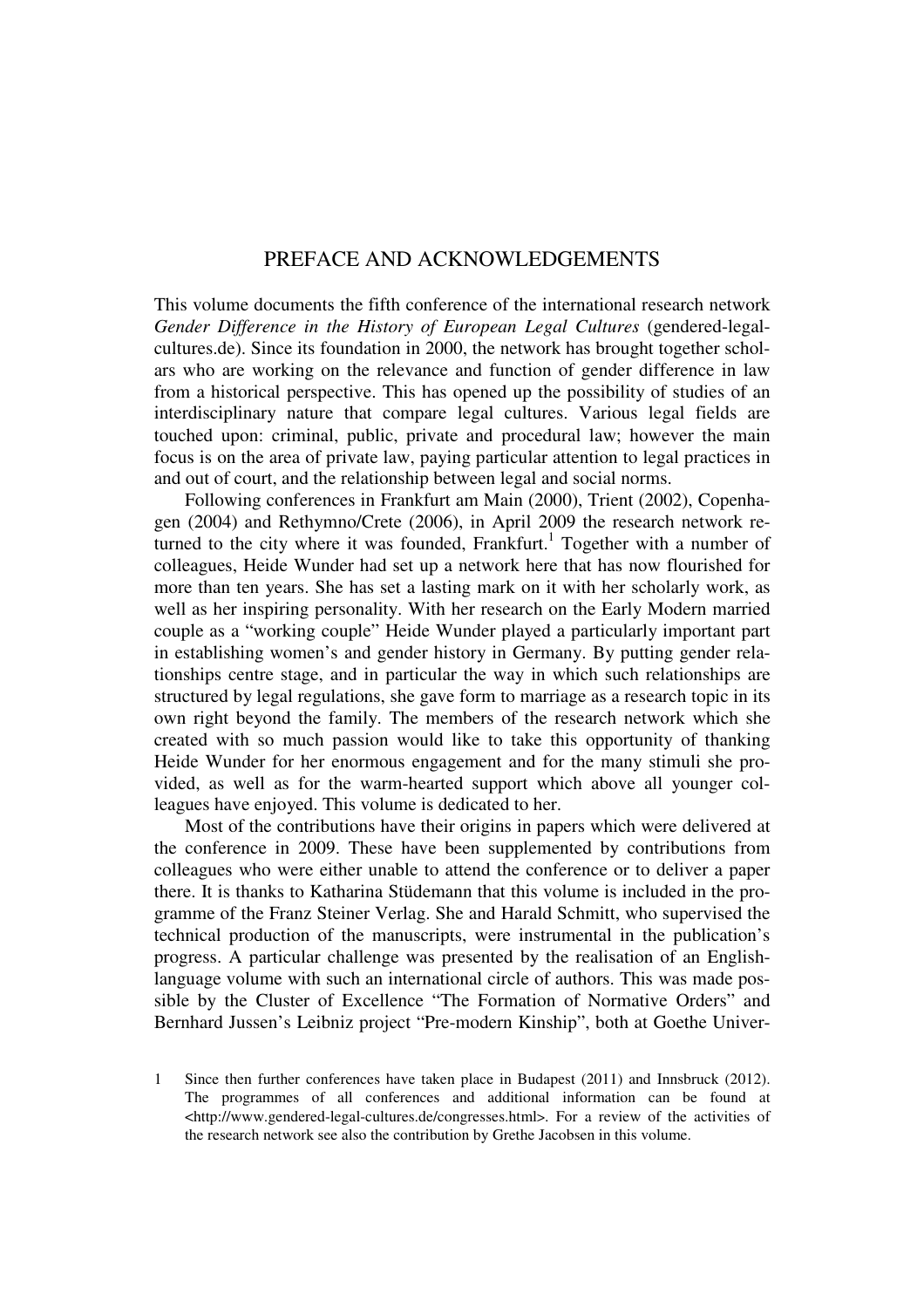sity Frankfurt am Main, the support of which facilitated the language editing of the contribution. It remains for me to thank the German Research Foundation, the "Vereinigung von Freunden und Förderern der Universität Frankfurt" and the "Förderverein Geschichtswissenschaften an der Universität Frankfurt – Historiae faveo", who provided generous support for the conference.

Karin Gottschalk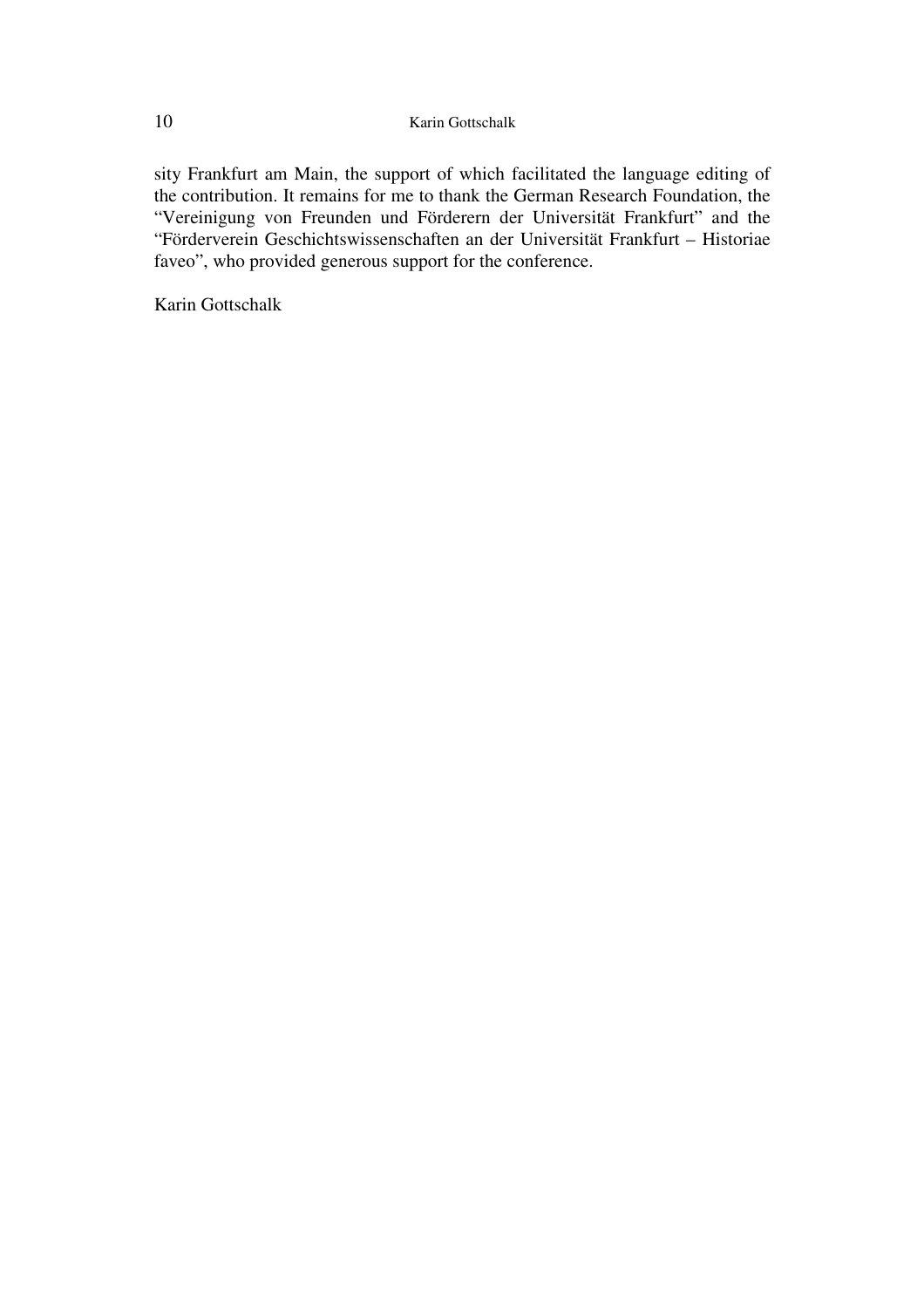# GENDER DIFFERENCE IN THE HISTORY OF LAW

## *Karin Gottschalk*

Law is one of the central functions of social and state order. It is through law that power is institutionalised, actions and social relationships structured and sanctioned. It is in law that social conceptions of order are expressed and legitimised. This is particularly so for gender difference. Before formal legal equality was established, men and women enjoyed different levels of legal capacity, and therefore different possibilities of legal action. In this way the gender hierarchy was legally normalised. In spite of the establishment of formal legal equality in Europe since the  $20<sup>th</sup>$  century, the matter of gender difference remains precarious. With its behavioural regulation it is the aim of law to produce a functional organisation of social relationships that is legitimised as being just. The manner in which gender difference is implicitly or explicitly expressed in law is directly connected with concepts of social and political order, and legal traditions contribute to its reproduction. But the law is also used when it comes to changing gender, and thus also political and social, order. $<sup>1</sup>$ </sup>

It is against the background of these considerations that this volume approaches a gender history of law. It investigates the legal norms that explicitly refer to men and women. In addition it asks: what is the function of gender in the construction of law; and vice versa, what is the function of law in the construction of gender? Many of the contributions printed here extend the question of gender difference in law in that they pursue discursive interferences, that is the construction of gender in non-juridical discourses and their effects on jurisprudence, legislation and judicial practices. Others focus on cultural comparison or cultural interferences in that they elaborate differences and commonalities of legal cultures, or else interactions, transfers and mutual distinctions that enable us to recognise

1 Merry E. Wiesner, "European gender structures in a global perspective", in *Less favored – more favored. Proceedings from a Conference on Gender in European Legal History, 12th– 19th centuries*, edited by Grethe Jacobsen et al. (Copenhagen: Det Kongelige Bibliotek, 2005), <http://www.kb.dk/da/publikationer/online/fund\_og\_forskning/less\_more/index.html> (November 12, 2012); Susan Kingsley Kent, "Gender rules – Law and politics", in *A companion to gender history*, edited by Teresa A. Meade and Merry E. Wiesner, 86–109 (Malden, MA: Blackwell, 2004); Susanne Baer, "Komplizierte Subjekte zwischen Recht und Geschlecht. Eine Einführung in feministische Ansätze in der Rechtswissenschaft", in *Frauen im Recht. Entwicklung und Perspektiven*, edited by Christine Kreuzer, 9–25 (Baden-Baden: Nomos, 2001).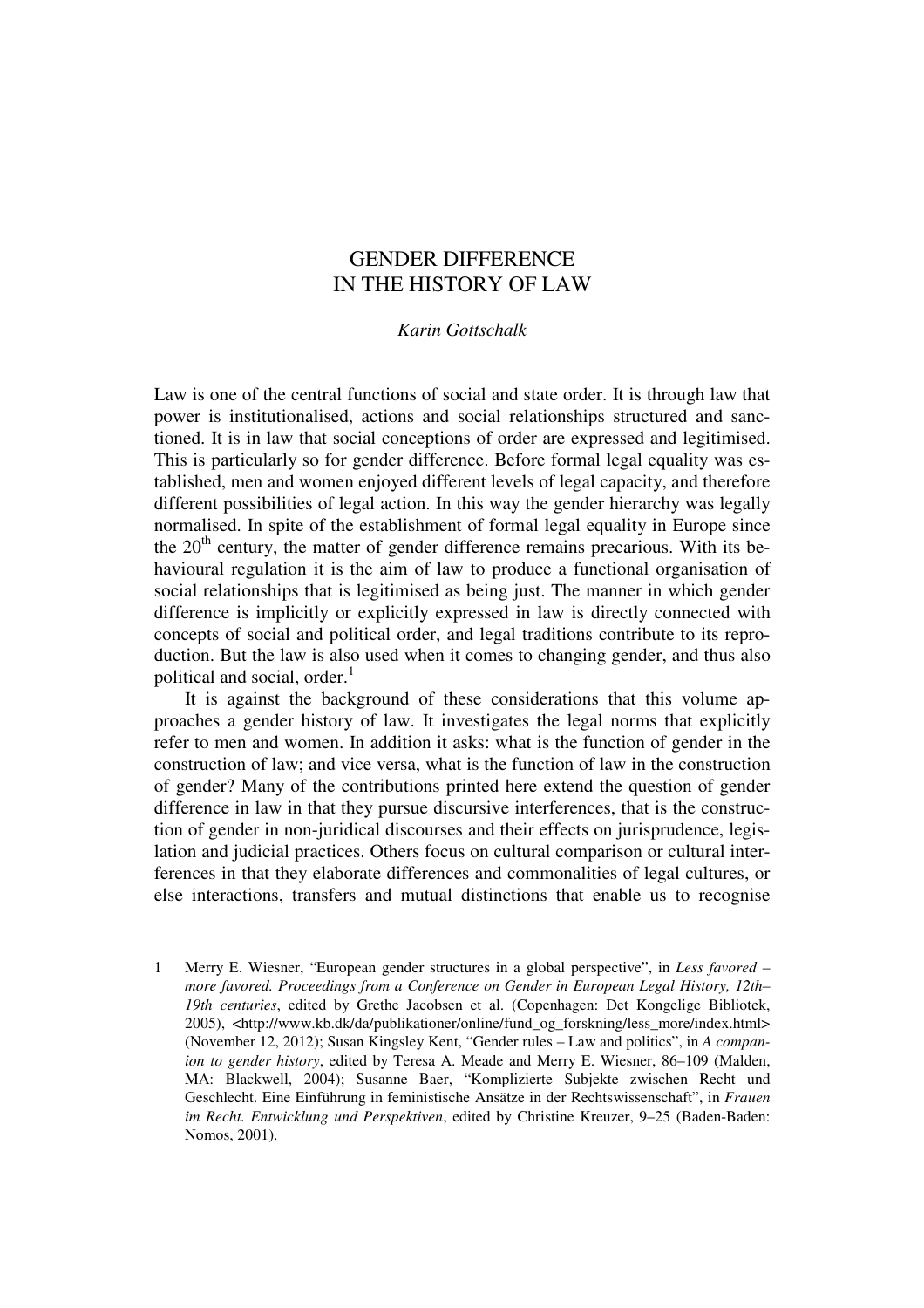### 12 Karin Gottschalk

something like legal cultures, while at the same time questioning their clearly defined existence.

Jurists were and are bound into social contexts, just as they are into the systems of knowledge and science of each era, and consequently the question of the role of non-juridical discourse in a gender history of law is vital. Today the effect that, for example, discourses in the natural sciences, medical ethics or politics have on courts or legislation are just as clear as, in reverse, the effects of forms of legal thought and modes of cognition are in non-juridical spheres. This discursive interlacing is in no way specific to Modernity. In the Middle Ages, and well into the Early Modern Period, constructions of gender were shaped by Christian anthropology. They were not just the object of theology, but imparted via study to all scholars. Just how wide the field of argument was can be recognised in the *Querelle des Femmes*, the discourse of 'philogynists' and 'misogynists', in which all sciences participated.<sup>2</sup> The jurist and legal historian Elisabeth Koch has elaborated in detail the influence of the *Querelle* in jurisprudence at the dawn of the Early Modern Period.<sup>3</sup> Studies on the codification efforts of the second half of the  $18<sup>th</sup>$  and the beginning of the  $19<sup>th</sup>$  centuries have also proved the role of nonjuridical positions for the shaping of gender relationships in legal codes.<sup>4</sup> Less attention has been paid to research into the history of medicine, although from the 16<sup>th</sup> century onwards medical competence was called upon in judicial practice, for example in the witch trials and cases of infanticide.<sup>5</sup> Here recent contributions to the history of medicine such as that by Michael Stolberg<sup>6</sup> have led to critical questioning of over-simplified explanatory models of the construction of gender, and to a deeper elaboration of the complexity and mutual effects of discourses. In this context we must also ask which fields of knowledge were present or dominant to a greater or lesser extent in specific historical periods: theological-philosophical, confessional-religious, medical-scientific and political-social agendas and forms of thought were not as effective in the same way and to the same extent at all times.

- 2 Gisela Engel, Brita Rang and Heide Wunder, eds., *Geschlechterstreit am Beginn der Moderne. Die 'Querelle des femmes'* (Königstein im Taunus: Helmer, 2004).
- 3 Elisabeth Koch, *Maior dignitas est in sexu virili. Das weibliche Geschlecht im Normensystem des 16. Jahrhunderts* (Frankfurt am Main: Klostermann, 1991).
- 4 Susanne Weber-Will, *Die rechtliche Stellung der Frau im Privatrecht des Preußischen Allgemeinen Landrechts von 1794* (Frankfurt am Main: Lang, 1983); Ursula Vogel, "Gleichheit und Herrschaft in der ehelichen Vertragsgesellschaft – Widersprüche der Aufklärung", in *Frauen in der Geschichte des Rechts*, edited by Ute Gerhard, 265–292 (Munich: Beck, 1997); Karin Gottschalk, *Eigentum, Geschlecht, Gerechtigkeit. Erben und Haushalten im frühneuzeitlichen Leipzig* (Frankfurt am Main: Campus, 2003), 200–264.
- 5 Esther Fischer-Homberger, *Medizin vor Gericht. Gerichtsmedizin von der Renaissance bis zur Aufklärung* (Bern: Huber, 1983); Michael Stolberg, "Formen und Funktionen ärztlicher Fallbeobachtungen in der Frühen Neuzeit (1500–1800)", in *Fallstudien. Theorie – Geschichte – Methode*, edited by Johannes Süßmann et al., 81–95 (Berlin: Trafo, 2007).
- 6 Michael Stolberg, "A woman down to her bones. The anatomy of sexual difference in early modern Europe." *Isis* 94 (2003): 274–299; Thomas Laqueur, "Sex in the flesh." Ibid., 300– 306; Londa Schiebinger, "Skelettestreit." Ibid., 307–314.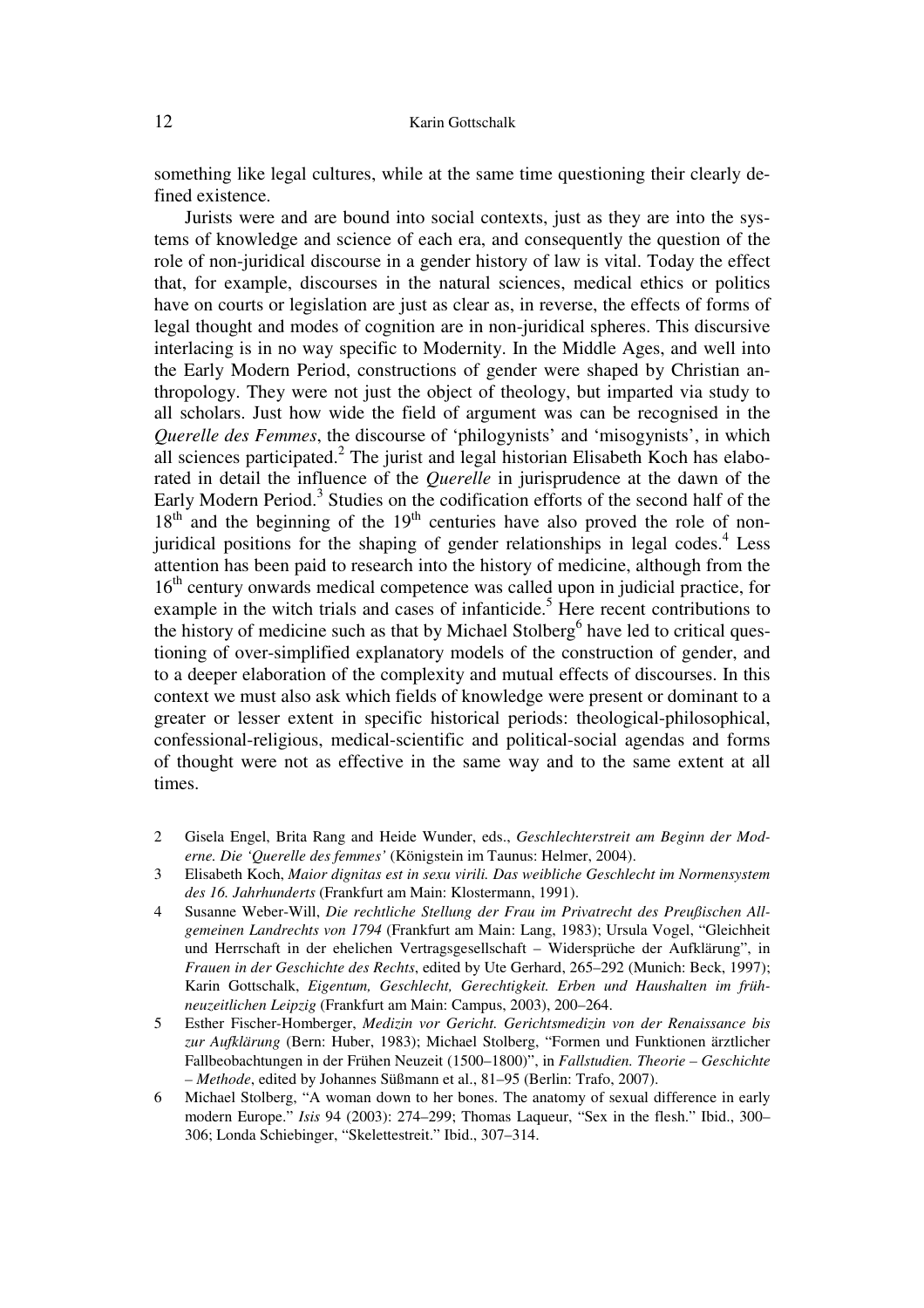For a history of gender difference in the context of different cultures, comparative studies, as well as studies that stimulate comparison, can also be extremely productive of knowledge and open up new heuristic and analytical territory. Given the deficits in the state of research, studies to date had frequently focused on spatially, temporally and socially restricted deep drilling.<sup>7</sup> But now this is providing the foundation for a growing number of comparative studies. Particularly stimulating are the experiences which have been made as part of surveys and textbooks on the history of women and gender in the context of world history.<sup>8</sup> In them different approaches have been attempted that concentrate on themes or regions,<sup>9</sup> even if they do not systematically focus on a comparison of legal orders or legal cultures.

In order to go beyond the purely synoptic description of norms, practices and developments, we need to reflect on methods, terminology and questions. For example, the parameters of comparison must be discussed: the comparison of institutions is just as conceivable as the comparison of societies or countries, social groups or epochs. The methodological challenges and the possibilities of advancing knowledge that they offer are very different.<sup>10</sup> The use of different historical

- 7 For example, a number of stimulating contributions in Ute Gerhard, ed., *Frauen in der Geschichte des Rechts. Von der Frühen Neuzeit bis zur Gegenwart* (Munich: Beck, 1997); Maria Ågren and Amy L. Erickson, eds., *The marital economy in Scandinavia and Britain 1400–1900* (Aldershot: Ashgate, 2005); Stefan Brakensiek, Michael Stolleis and Heide Wunder, eds., *Generationengerechtigkeit? Normen und Praxis im Erb- und Ehegüterrecht 1500–1850* (Berlin: Duncker & Humblot, 2006). Jutta Gisela Sperling and Shona Kelly Wray, eds., *Across the Religious Divide. Women, Property, and Law in the Wider Mediterranean, ca. 1300–1800* (New York, NY: Routledge, 2010).
- 8 Merry E. Wiesner, *Gender in history* (Malden, MA: Blackwell, 2001); Teresa A. Meade and Merry E. Wiesner, eds., *A companion to gender history* (Malden, MA: Blackwell, 2004); Bonnie G. Smith, ed., *Women's history in global perspective*, 3 vols. (Urbana, IL: University of Illinois Press, 2004/05); Peter N. Stearns, *Gender in world history*, 2nd ed. (New York, NY: Routledge, 2006); Bonnie G. Smith, ed., *Oxford Encyclopedia of Women in World History*, 4 vols. (Oxford: Oxford Univ. Press, 2008).
- 9 Margaret Strobel and Marjorie Bingham, "The theory and practice of women's history and gender history in global perspective", in *Women's history in global perspective*, vol. 1, 9–36; Ann B. Waltner and Mary Jo Maynes, "Family History as World History", in ibid., 48–91; Wiesner, "European gender structures"; ead., "Structures and Meanings in a Gendered Family History", in *A companion to gender history*, 51–69; Judith P. Zinsser and Bonnie S. Anderson, "Women in Early and Modern Europe: A Transnational Approach", in *Women's history in global perspective*, vol. 3, 111–144.
- 10 Z.B. Margareth Lanzinger, Gunda Barth-Scalmani, Ellinor Forster and Gertrude Langer-Ostrawsky, *Aushandeln von Ehe. Heiratsverträge der Neuzeit im europäischen Vergleich* (Cologne: Böhlau, 2010); Gérard Delille, "Position und Rolle von Frauen im europäischen System der Heiratsallianzen", in *Politiken der Verwandtschaft. Beziehungsnetze, Geschlecht und Recht*, edited by Margareth Lanzinger and Edith Saurer, 227–254 (Göttingen: V&R unipress, 2007); Amy L. Erickson, "The marital economy in comparative perspective", in *The marital economy*, 1–22; Andrea Eggenstein, *Uxor und femme covert. Eine vergleichende Untersuchung zur Stellung der Ehefrau in der römischen Antike und im englischen Recht bis zum 20. Jahrhundert* (Frankfurt am Main: Lang, 1995). Legal studies have their own tradition of legal comparison that generally considers individual legal institutions or regions.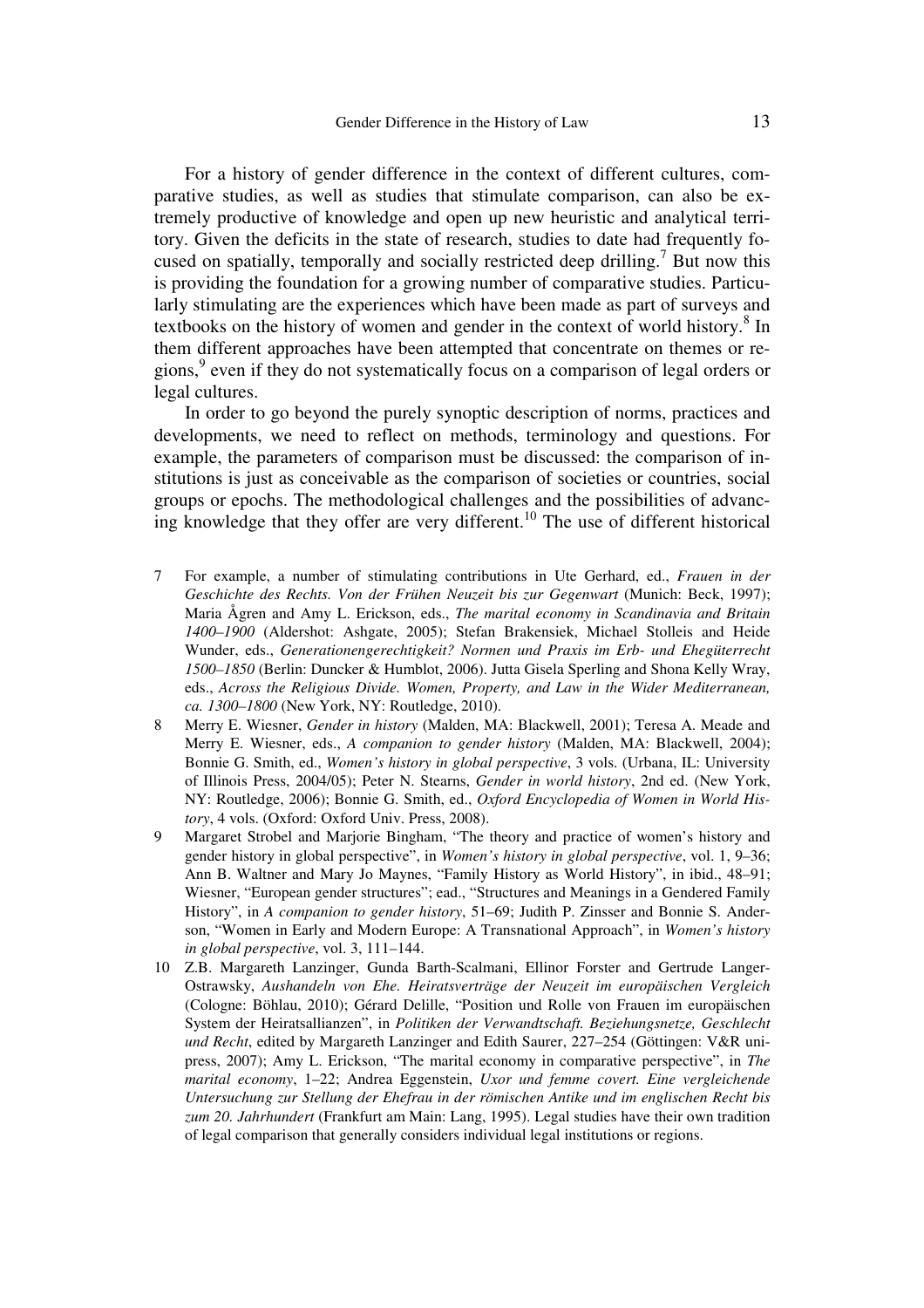terms can emphasise historical and regional specifics, but at the same time leads to problems of comparability. This is particularly apparent for the term *dowry*, which plays such a prominent role with regard to gender difference in law. The English term transports specific aspects of common  $law<sub>11</sub>$  but it is also used to characterise a particular (southern European) legal system of inheritance and marital property (dowry system).<sup>12</sup> But it can also be used as a translation for parts of other (central and northern European) legal systems of inheritance and marital property (for example *Aussteuer*, *Heiratsgut* or *Mitgift* in German speaking regions). In all of these cases the institution that is referred to as dowry was also subject to historical change. This makes the comparative analysis of the function of dowries in different regions and at different times extremely problematic.<sup>13</sup> Some of the contributions presented here investigate the possibilities of solving this dilemma.

In this volume contributions on the Pre-Modern and the period of transition to Modernity on the one hand, and on the Modern Age itself on the other, stand equally side by side. The developments and challenges of the Modern Age receive clearer contours when they are viewed from a Pre-Modern perspective. And vice versa, Pre-Modern phenomena can be seen very differently from a Modern perspective. Sometimes surprising continuities and correspondences of problems and discourses are revealed. But naturally we also observe the very different effects of age-old arguments and regulations in different historical contexts. Long lines of historical change reveal themselves, but at the same time contrasting Pre-Modern and Modern legal cultures provide an excellent opportunity of throwing light on their specific peculiarities. Both help us review familiar narratives, and to modify them where necessary. The volume profits greatly from the previous conferences of the research network, as résumé of which is first provided by GRETHE JACOB- $SEN.<sup>14</sup>$ 

<sup>11</sup> Amy L. Erickson, *Women and property in early modern England* (London: Routledge, 1995).

<sup>12</sup> Instead of many, I refer here to the classic article by Diane Owen Hughes, "From brideprice to dowry in Mediterranean Europe." *Journal of Family History* 3 (1978): 262–296, as well as to the instructive contributions in the special issue "Femmes, dots et patrimonies" of *Clio. Histoire, femmes et sociétés* 7 (1998), <http://clio.revues.org/704> (November 12, 2012), edited by Angela Groppi and Gabrielle Houbre.

<sup>13</sup> *L'Homme. Europäische Zeitschrift für Feministische Geschichtswissenschaft* 22,1 (2011), special issue: Mitgift, edited by Karin Gottschalk and Margareth Lanzinger.

<sup>14</sup> See also Karin Gottschalk, "Geschlechterdifferenz in der Geschichte des Rechts – ein Forschungsnetzwerk unterwegs in Europa." *Geschichte und Region/Storia e regione* 2 (2011), in print.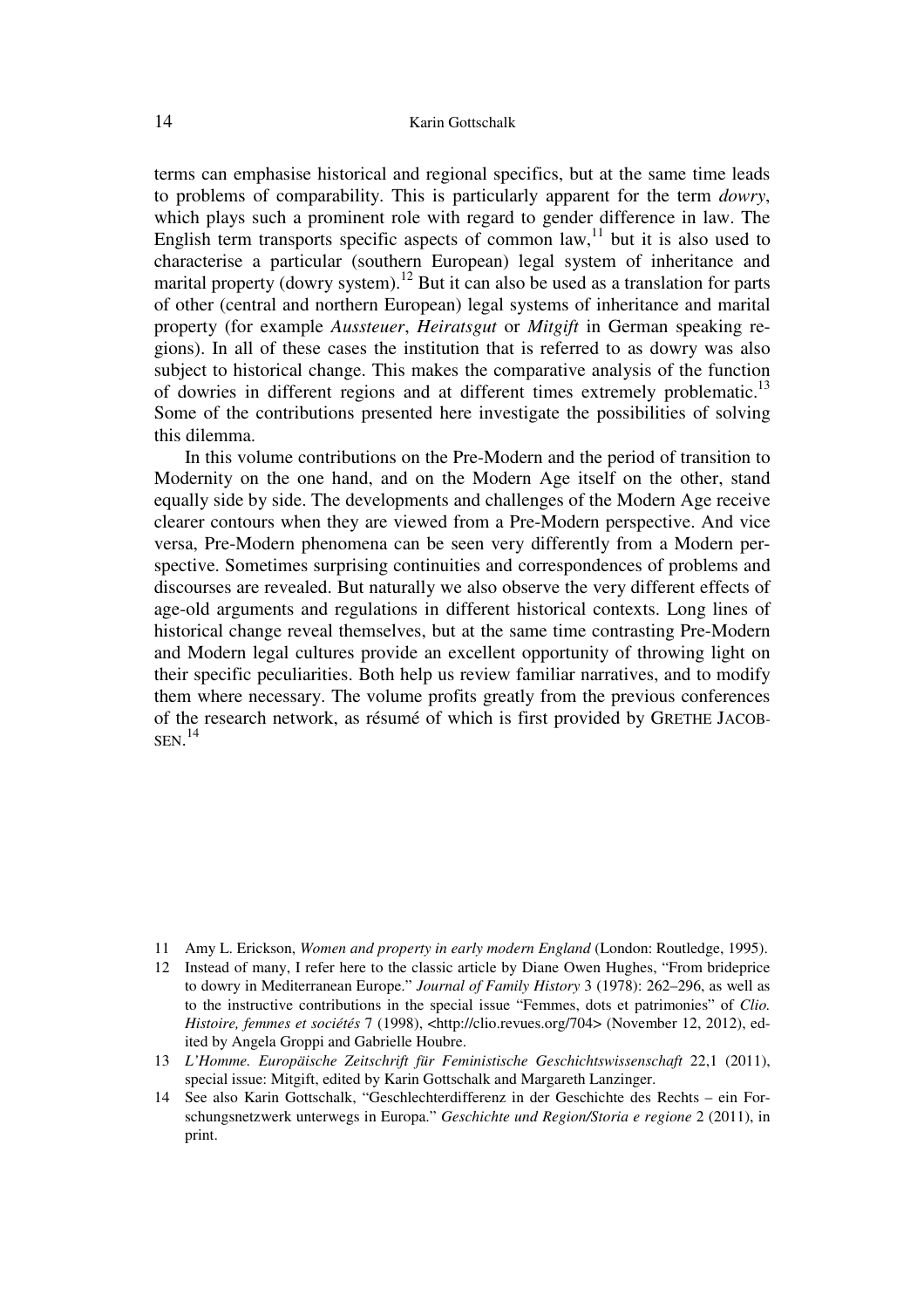### Gender Difference in the History of Law 15

### Part I Violence, Confessionalisation, Property Rights: From the Late Middle Ages to the Dawn of Modernity

At the beginning of the section on the Pre-Modern, LINDA GUZZETTI'S contribution on late medieval Venice discusses aspects of Pre-Modern law that are markedly different to those of the Modern Period: for example the plurality of legal sources – statutes, glosses, adopted Roman law, customs and judicial practices all were legally normative and have to be taken equally into account as such. Guzzetti analyses the various  $14<sup>th</sup>$ -century Venetian legal sources in order to see the extent to which they had differential effects, whether and in what way they express gender difference in detail. She recognises a tension between the law's claim to formulate general regulations, and how it dealt with inequalities which were neither substantiated nor called into question. Here we see how selfevidently inequalities were integrated into Pre-Modern law, inequalities that nevertheless imply that there was (limited) scope for action.

On the basis of the substantive regulations for dowries and inheritances, as well as procedural rulings for women plaintiffs, defendants and witnesses, Guzzetti traces the legally normalised access of women to and exclusion from particular social spaces. In the process she looks at argumentation and terminology, implicit and explicit legitimations of gender difference. There was hardly any need to explain these inequalities within the context of the law, for where necessary general reference was made to custom or to the notorious weakness of women. What is more, terminology was employed from a very different sphere, from the sphere of the control of female sexuality, and transferred to regulations of private law. This tension between general and differentiating norms in the legal sources is in contrast to a judicial practice in which women could play a role as plaintiffs, defendants and witnesses in significant numbers. Thus the restrictions in property rights which applied to women, as well as the normative limitations on their ability to act as witnesses, by no means meant that they were excluded from any legal capacity at all. But in spite of this women played only a small part in judicial practice. Here Guzzetti sees non-legal mechanisms at work which restricted the presence of women in court, such as the exclusion from control of the dowry and from large and profitable areas of business life. Apparently the "regime of inequality"<sup>15</sup> as a characteristic of Pre-Modern law was here at least partially restricted by a number of factors: written law had a tendency towards general regulations; women did have scope for action within the field of private law; and the everyday conflicts in the courtroom did have a certain logic. At the same time, gender difference did remain; it was not questioned but enjoyed the authority of custom, respected legal scholarship and implicit knowledge.

<sup>15</sup> Gerhard Dilcher, "Die Ordnung der Ungleichheit. Haus, Stand und Geschlecht", in *Frauen in der Geschichte des Rechts*, 55–72.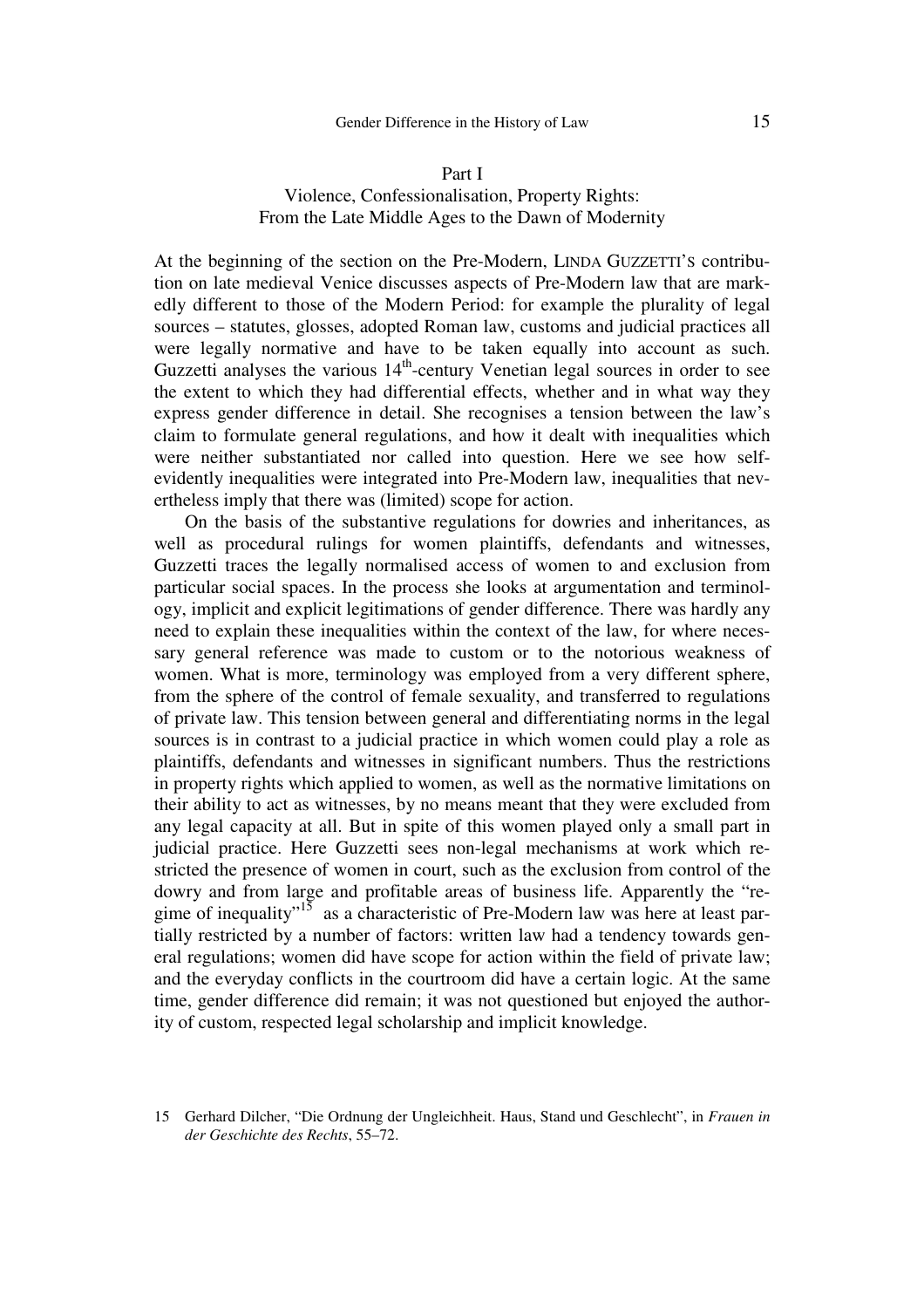#### 16 Karin Gottschalk

### *Violence and Social Order: Concepts and Discourses*

HIRAM KÜMPER sketches legal attitudes and judgements on rape from the Middle Ages to the mid- $18<sup>th</sup>$  century, and thereby touches on a central aspect of Pre-Modern legal culture: the orderly handling of conflicts and illegal acts of violence. The Pre-Modern state had no monopoly on the use of force, instead various holders and forms of power were active (and vied with each other), partly in dependence, partly independently of each other (for example territorial lordship, manorialism, headship of household etc.). The exercise of violence was a legitimate element of these power relationships, as well as of social relationships generally, although excessive use of it was illegal. It was under these conditions that the offence of rape had to be defined as such, the legally responsible instance determined, the relationship between punishment and reconciliation or settlement fixed, and a solution for the conflict found that was acceptable for all sides, or at least enforceable. Here the normative specifications of gender hierarchy came into conflict with other conceptions of order.

For this reason Kümper suggests historicising the crime of rape and investigating it in its legal-cultural and social context. He asks how the crime was perceived in each case, which discourses played a role in this, and what the relationship was between rape and culturally accepted forms of violence in sexual contacts. The terminology used in legal texts indicates that the crime of sexual violence was much less clearly differentiated from other crimes than it is today. The Latin terms *raptus* (theft) and *abducere* (kidnapping) left the matter open as to whether violence was actually involved, that is whether it was against the will of the woman concerned or, rather, against the will of the father, for example. But from the  $16<sup>th</sup>$  century onwards rape took on an increasingly more concrete form in law: emphasis was placed on the exercise of violence as a central characteristic of the crime. It was no longer compared to theft but placed in the same context as other sexual crimes; in other words, rape was quasi sexualised. This concretisation included concepts of accepted violence against women, as well as concepts of legitimate sexuality in contrast to sexuality that was worthy of punishment. Such concepts determined how rape was perceived and punished. Furthermore, according to Kümper, the changing construction of rape included concepts of sex, being human, social status and honour.

The fact that rape was prosecuted *ex officio* earlier than other crimes shows, above all, that it was not just regarded as a violation of private interests, but rather as a violation of public order. Conflicts and illegal violence were a danger for this order. This also applied to conflicts between married couples, for the gender hierarchy within households was a central element of the Pre-Modern social order.<sup>16</sup> At the same time, in this context contradictions between the various normative concepts could come to the fore, as INKEN SCHMIDT-VOGES elaborates. Her contribution focuses on *peace* as a central political-theological concept of the Pre-

<sup>16</sup> Heide Wunder, *He Is the Sun, She Is the Moon. Women in Early Modern Germany* (Cambridge, MA: Harvard University Press, 1998).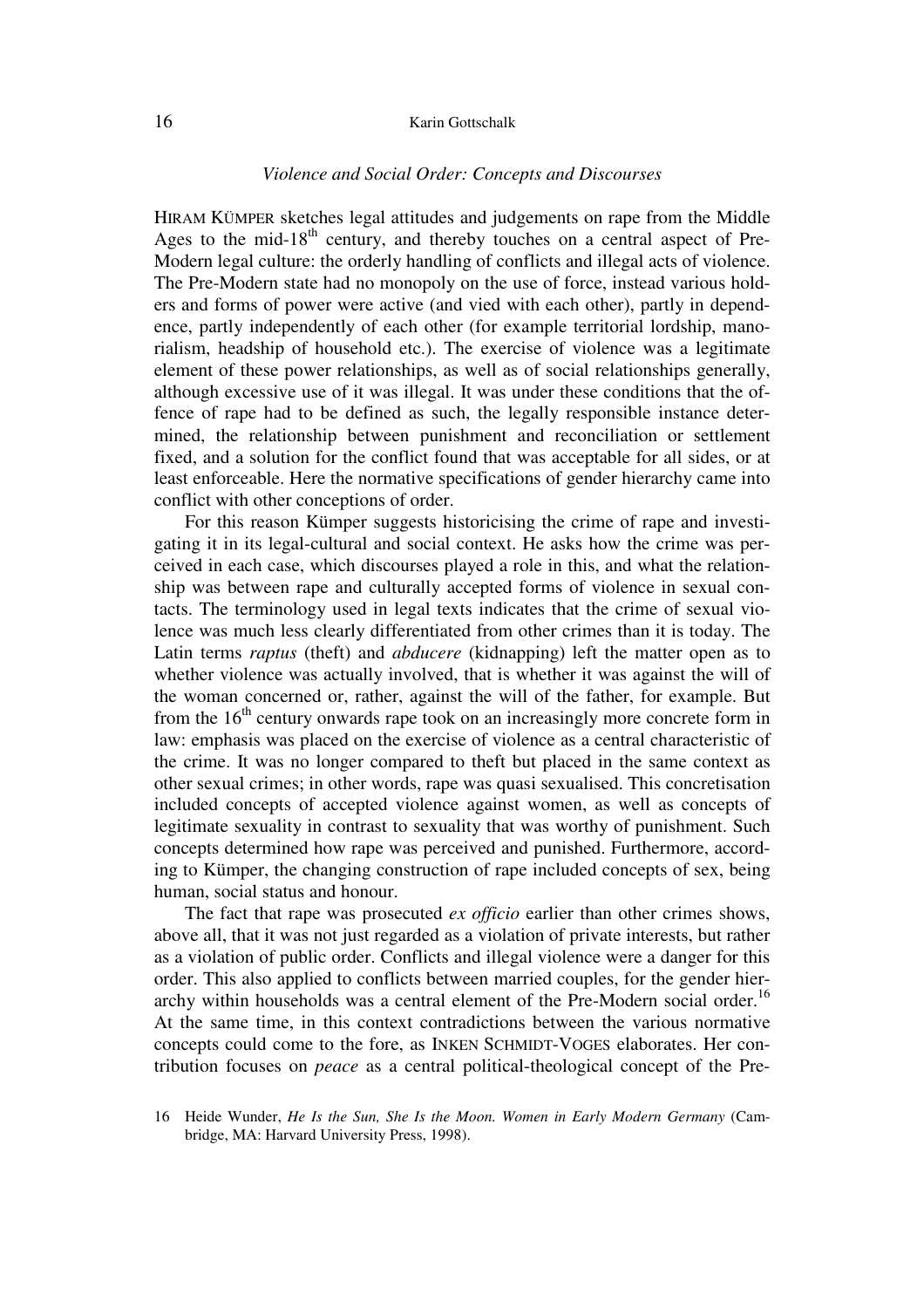Modern Age that also unfolded its normative power in cases involving marital matters, and so under particular circumstances could compete with the gender hierarchy. On the basis of court cases from North Germany in the  $18<sup>th</sup>$  century which were the result of violent conflicts between married couples, Schmidt-Voges shows how recourse was made to peace in order to find a solution for difficult conflicts beyond the conventional gender hierarchy. To be sure, this hierarchy was the foundation of the concept of domestic, and so ultimately of social peace. But if a husband was guilty of a violation of his duties as a Christian spouse and father of the household, then he also violated the social order in the process. The pragmatic solution for a conflict of this kind might therefore take the form of restoring the social peace at the expense of the gender hierarchy. According to Schmidt-Voges taking recourse to peace enabled the parties to place their own interests in the overall context of the social order. At the same time it was possible for the court to be flexible in its application of norms in the interests of a higher concept. Given the public character of the household in the Pre-Modern Age and the reference to the concept of peace, settling a conflict between married couples in a court of law can actually be understood as an act of political communication. Just like Kümper, Schmidt-Voges demonstrates here how profitable the analysis of language, argumentation and the use of terminology of both jurists and those without a legal education can be for a gender historical consideration of legal cultures.

## *Marriage and Confession*

Since the  $16<sup>th</sup>$  century, the gender order within marriage not only had to be set in relationship to political-theological concepts of peace, but also with confessional conceptions of order overall. Responsibility for marital law and for hearing cases lay in the hands of the Catholic Church, which had developed its own learned law in the form of canon law.<sup>17</sup> With the Reformation came a further theological concept of marriage, resulting in Protestant marital regulations and the setting up of consistories as authorities.<sup>18</sup> In the face of confessional rivalry a new impediment to marriage joined the previous ones of close kinship; this was the 'wrong' confession of the prospective spouse. Thus the Holy See forbade mixed-confession marriages absolutely, only rarely granting dispensation, and then with strict conditions. It is on the basis of such dispensations, and how they were assessed by church authorities at various levels of the hierarchy, that CECILIA CRISTELLON analyses how the relationship between the genders in marriage was seen from a theological-canonical and pastoral point of view, and which aspects of this rela-

<sup>17</sup> Richard H. Helmholz, *The Spirit of Classical Canon Law* (Athens, GA: Univ. of Georgia Press, 1996).

<sup>18</sup> Joel F. Harrington, *Reordering Marriage and Society in Reformation Germany* (Cambridge: Cambridge Univ. Press, 1995); John Witte, *From Sacrament to Contract. Marriage, Religion, and Law in the Western Tradition* (Louisville, KY: Westminster John Knox Press, 1997).